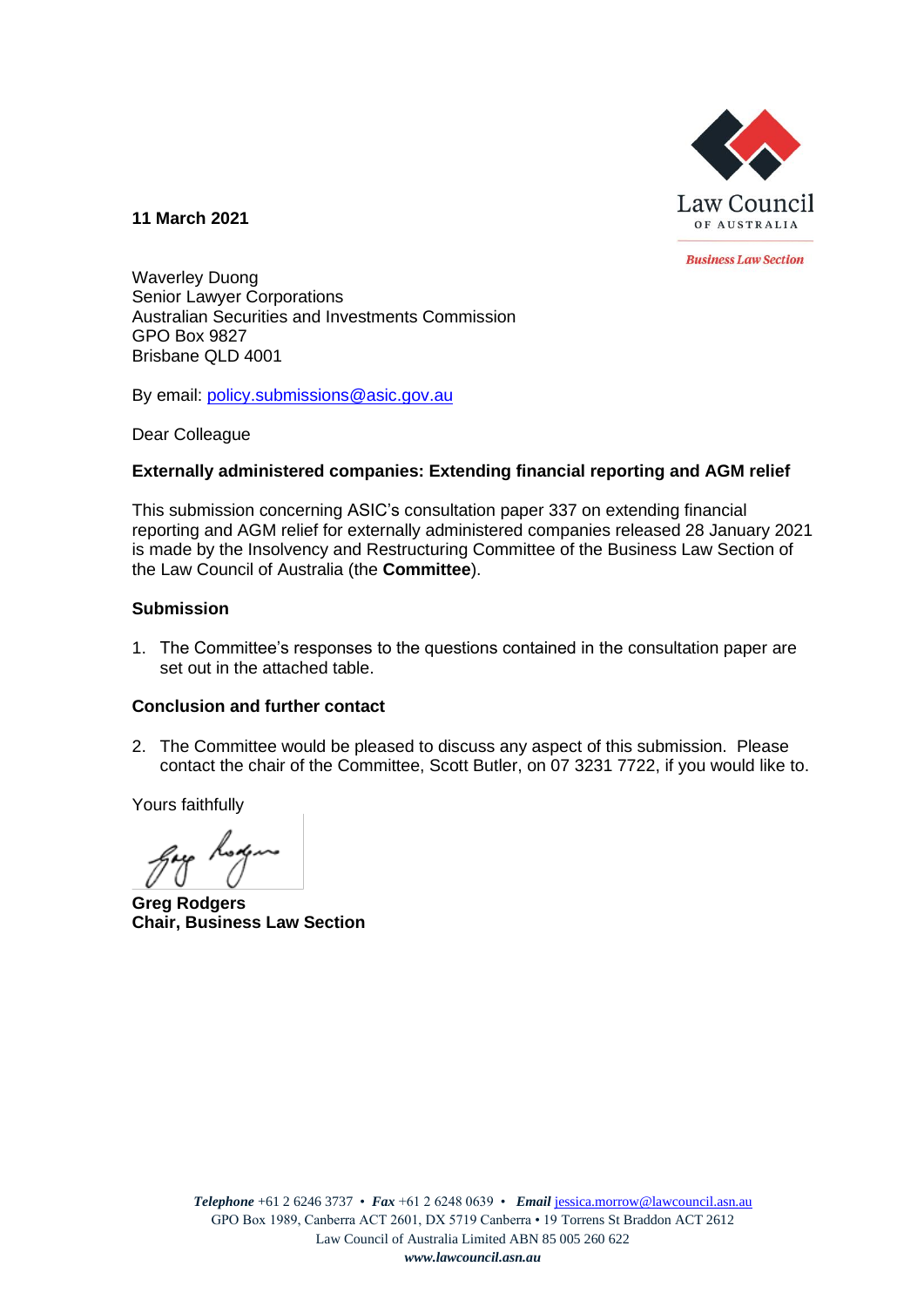| <b>No</b> | <b>Proposal</b><br>(in consultation paper)                                                                                                                                                                                                          | No.         | <b>Questions /</b><br><b>Request for feedback</b>                                                                                                                                                                                                                                           | <b>Comments</b>                                                                                                                                                                                                                                                                                                                                                                                                                                                                                                                                                                                                                                                                                                                                                                                                                                                                                                                                                                                                                                                                                                                                                                                                      |
|-----------|-----------------------------------------------------------------------------------------------------------------------------------------------------------------------------------------------------------------------------------------------------|-------------|---------------------------------------------------------------------------------------------------------------------------------------------------------------------------------------------------------------------------------------------------------------------------------------------|----------------------------------------------------------------------------------------------------------------------------------------------------------------------------------------------------------------------------------------------------------------------------------------------------------------------------------------------------------------------------------------------------------------------------------------------------------------------------------------------------------------------------------------------------------------------------------------------------------------------------------------------------------------------------------------------------------------------------------------------------------------------------------------------------------------------------------------------------------------------------------------------------------------------------------------------------------------------------------------------------------------------------------------------------------------------------------------------------------------------------------------------------------------------------------------------------------------------|
| <b>B1</b> | We propose to use ASIC's<br>exemption power in s341 to<br>extend the financial<br>reporting deferral relief<br>period available to<br>companies in relevant<br>external administration to a<br>period of up to 24 months,<br>subject to conditions. | <b>B1Q1</b> | Do you agree that we should<br>conditionally extend the current<br>deferral relief to a period of up to<br>24 months?<br>If not, why not?<br>a)<br>b)<br>If so, do you consider that the<br>deferral period ought to be<br>available for up to a<br>maximum period of 24<br>months and why? | We do not agree that ASIC should conditionally extend the<br>current deferral relief to a period of up to 24 months.<br>We suggest that the deferral relief period should end six<br>months after a relevant trigger occurs. The relevant triggers<br>would be -<br>the external administration comes to an end and the<br>(a)<br>relevant external administrator returns the company<br>to the directors' control; or<br>the company is subject to a deed of company<br>(b)<br>arrangement (DOCA) and the deed administrator<br>returns to the directors such management powers<br>and functions to enable the directors to cause the<br>company, within six months, to comply with its<br>financial reporting obligations (including those<br>already outstanding),<br>(each a Relevant Trigger).<br>Sub-paragraph (b) above is slightly different to that<br>proposed in paragraph 22 of the Consultation Paper. A<br>DOCA may return some of the directors' powers to them,<br>but not all of them and it will be necessary that the extent of<br>the powers returned to the directors are sufficient to allow<br>them to cause the company to do what is necessary to<br>comply with its reporting obligations. |

## **ASIC – Externally administered companies: Extending financial reporting and AGM relief**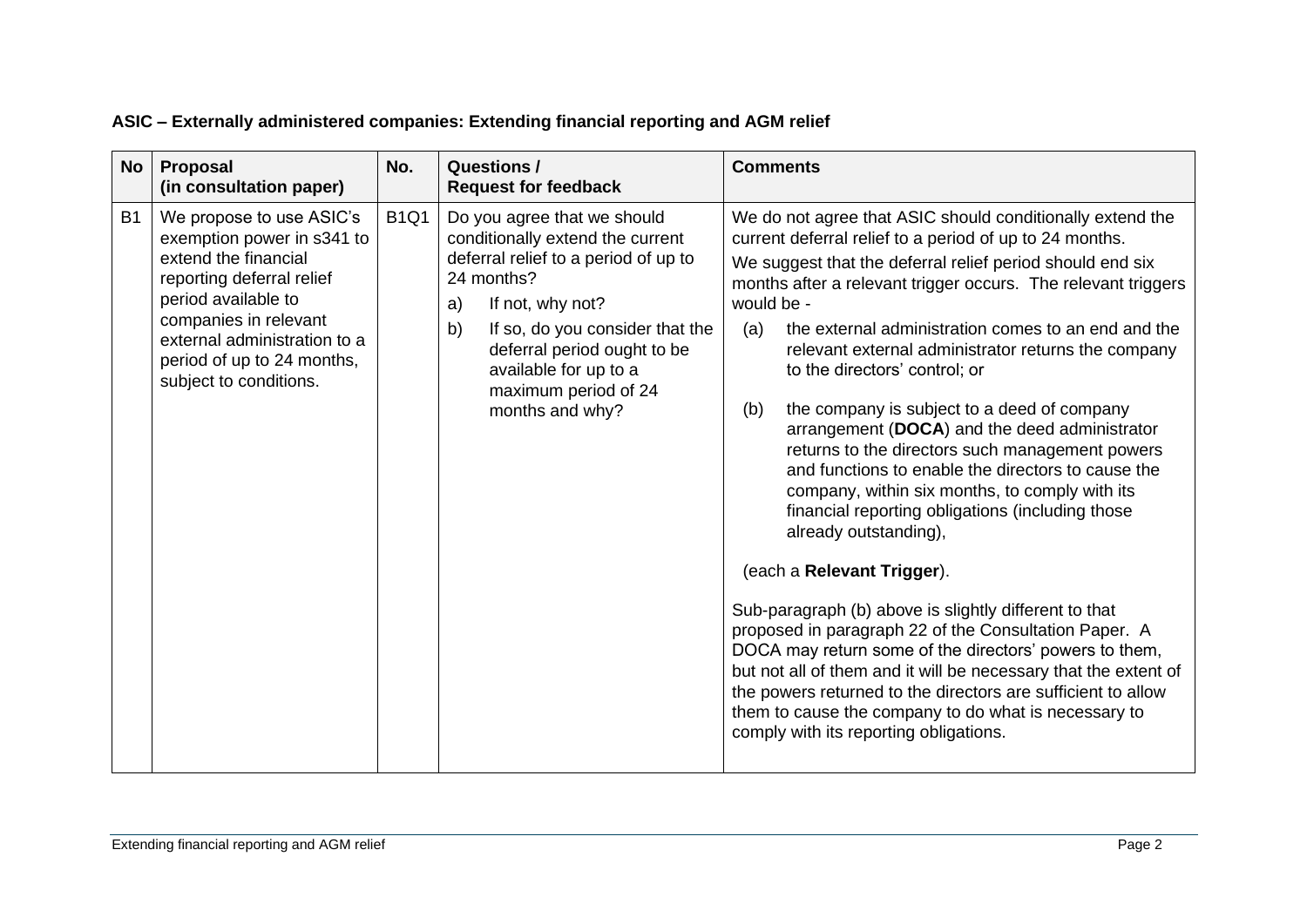| <b>No</b> | Proposal<br>(in consultation paper) | No.         | <b>Questions /</b><br><b>Request for feedback</b>                                                        | <b>Comments</b>                                                                                                                                                                                                                                                                                                                                                                                                                                                                                                                                                                                                                                                                                       |
|-----------|-------------------------------------|-------------|----------------------------------------------------------------------------------------------------------|-------------------------------------------------------------------------------------------------------------------------------------------------------------------------------------------------------------------------------------------------------------------------------------------------------------------------------------------------------------------------------------------------------------------------------------------------------------------------------------------------------------------------------------------------------------------------------------------------------------------------------------------------------------------------------------------------------|
|           |                                     |             |                                                                                                          | It would be simpler and reduce the need for external<br>administrators in long and complex administrations to seek<br>further financial reporting relief if the relief were not limited<br>to 24 months, but rather was linked to a period after the<br>directors obtained sufficient control to enable them to cause<br>the company to comply with is financial reporting<br>obligations.                                                                                                                                                                                                                                                                                                            |
|           |                                     |             |                                                                                                          | When the directors of a company regain control after an<br>external administration there will be many competing<br>pressures on them to re-establish and operate the<br>company's business. It is likely that the key finance and<br>accounting personnel necessary to produce financial<br>reports will have left the company during the external<br>administration and that replacement staff will have to be<br>recruited to enable production of the financial accounts. An<br>external audit may need to be undertaken of those<br>accounts. A period of six months after the directors regain<br>control would be a more reasonable period for financial<br>reporting to be brought up to date. |
|           |                                     |             |                                                                                                          | Whilst we note ASIC's views in paragraph 27 of the<br>Consultation Paper, the increased proposed reporting<br>requirements referred to in paragraph 31 of the<br>Consultation Paper (subject to our comments in response to<br>B4Q1) should be sufficient to keep members sufficiently<br>informed of the financial position during the deferral period.                                                                                                                                                                                                                                                                                                                                              |
|           |                                     | <b>B1Q2</b> | In what circumstances do you<br>consider it is not appropriate to<br>extend the deferral period to up to | See our response to B1Q1.                                                                                                                                                                                                                                                                                                                                                                                                                                                                                                                                                                                                                                                                             |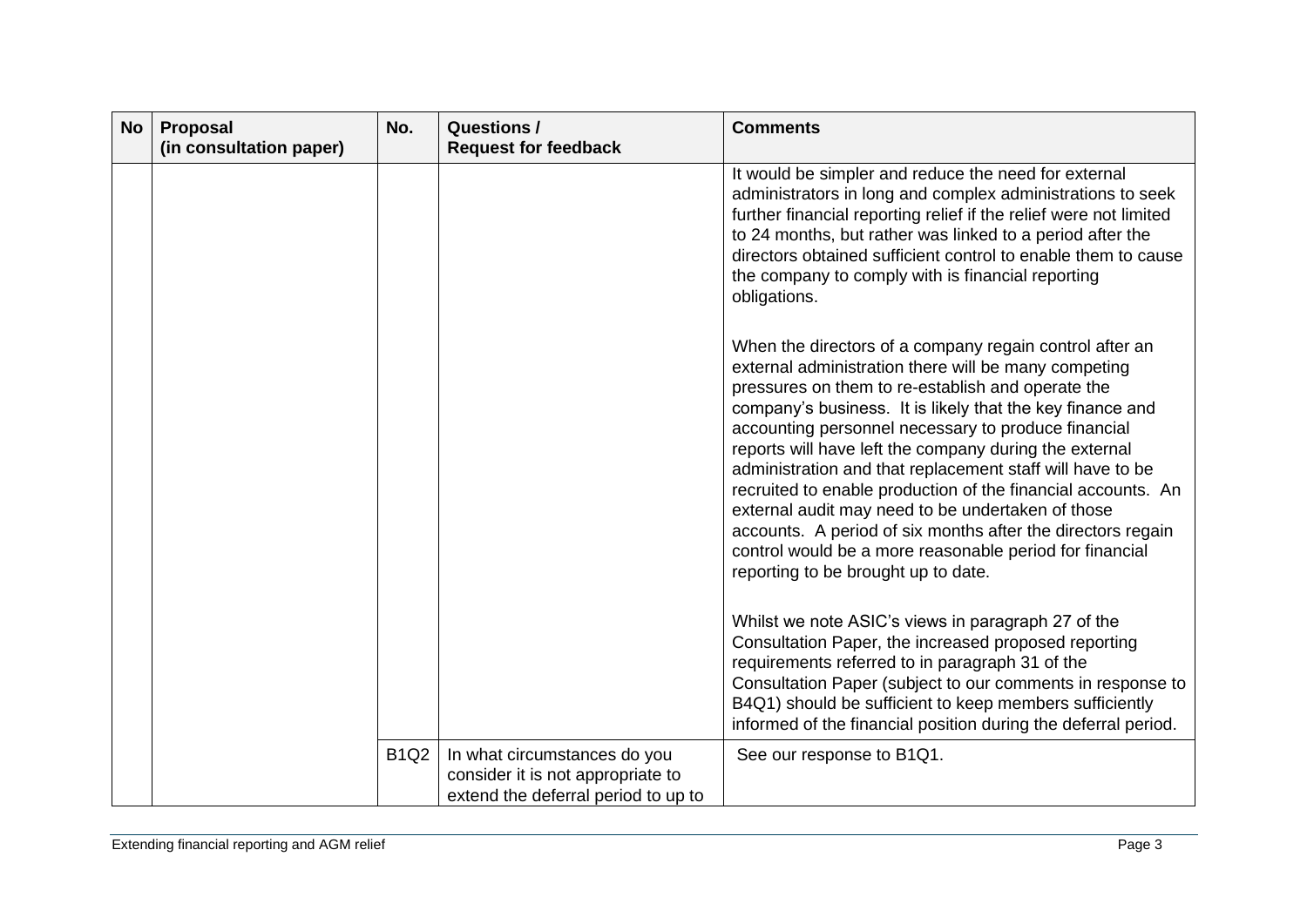| <b>No</b> | Proposal<br>(in consultation paper)                                                                                                                                                                                                                                                                         | No.         | <b>Questions /</b><br><b>Request for feedback</b>                                                                                                                                                                                     | <b>Comments</b>                                                                                                                                                                                                                                                                                                                                                                                                                                                                                                                                                                     |
|-----------|-------------------------------------------------------------------------------------------------------------------------------------------------------------------------------------------------------------------------------------------------------------------------------------------------------------|-------------|---------------------------------------------------------------------------------------------------------------------------------------------------------------------------------------------------------------------------------------|-------------------------------------------------------------------------------------------------------------------------------------------------------------------------------------------------------------------------------------------------------------------------------------------------------------------------------------------------------------------------------------------------------------------------------------------------------------------------------------------------------------------------------------------------------------------------------------|
|           |                                                                                                                                                                                                                                                                                                             |             | 24 months for an externally<br>administered company?                                                                                                                                                                                  |                                                                                                                                                                                                                                                                                                                                                                                                                                                                                                                                                                                     |
| <b>B2</b> | We propose to include<br>early cessation triggers to<br>bring about an early end to<br>the financial reporting<br>deferral relief where the<br>company is no longer<br>externally administered or<br>where the deed<br>administrator is no longer<br>exercising the powers and<br>functions of the company. | <b>B2Q1</b> | Do you agree that we should<br>include early cessation triggers<br>relating to the end of an external<br>administration? Are there any other<br>situations you consider should<br>bring about an early end to the<br>deferral period? | See our response to B1Q1. The financial reporting deferral<br>relief should end six months after a Relevant Trigger.                                                                                                                                                                                                                                                                                                                                                                                                                                                                |
| <b>B3</b> | We propose to retain all the<br>existing conditions of our<br>individual financial<br>reporting deferral relief.                                                                                                                                                                                            | <b>B3Q1</b> | Do you agree with our proposal? If<br>not, why not?                                                                                                                                                                                   | If the financial reporting deferral relief ended six months<br>after a Relevant Trigger as recommended in our comments<br>to B1Q1, the conditions referred to in paragraph 29 of the<br>Consultation Paper, which impose obligations on the<br>external administrator, would no longer be relevant, as such<br>individual financial reporting deferral relief would only be<br>sought by companies not in a relevant external<br>administration. We otherwise agree that the existing<br>conditions of ASIC's individual financial reporting deferral<br>relief should be retained. |
| <b>B4</b> | We are consulting on<br>potentially imposing the<br>following new conditions to<br>the proposed 24-month<br>deferral relief:                                                                                                                                                                                | <b>B4Q1</b> | We are seeking feedback on<br>whether to impose the following<br>new conditions:<br>Do you agree with our<br>a)<br>proposal to require<br>companies to put in place                                                                   | Rather than impose obligations on the companies and their<br>external administrators to make any Form 5602 and any<br>Form 5603 publicly available free of charge, ASIC should<br>make such forms able to be downloaded free of charge.                                                                                                                                                                                                                                                                                                                                             |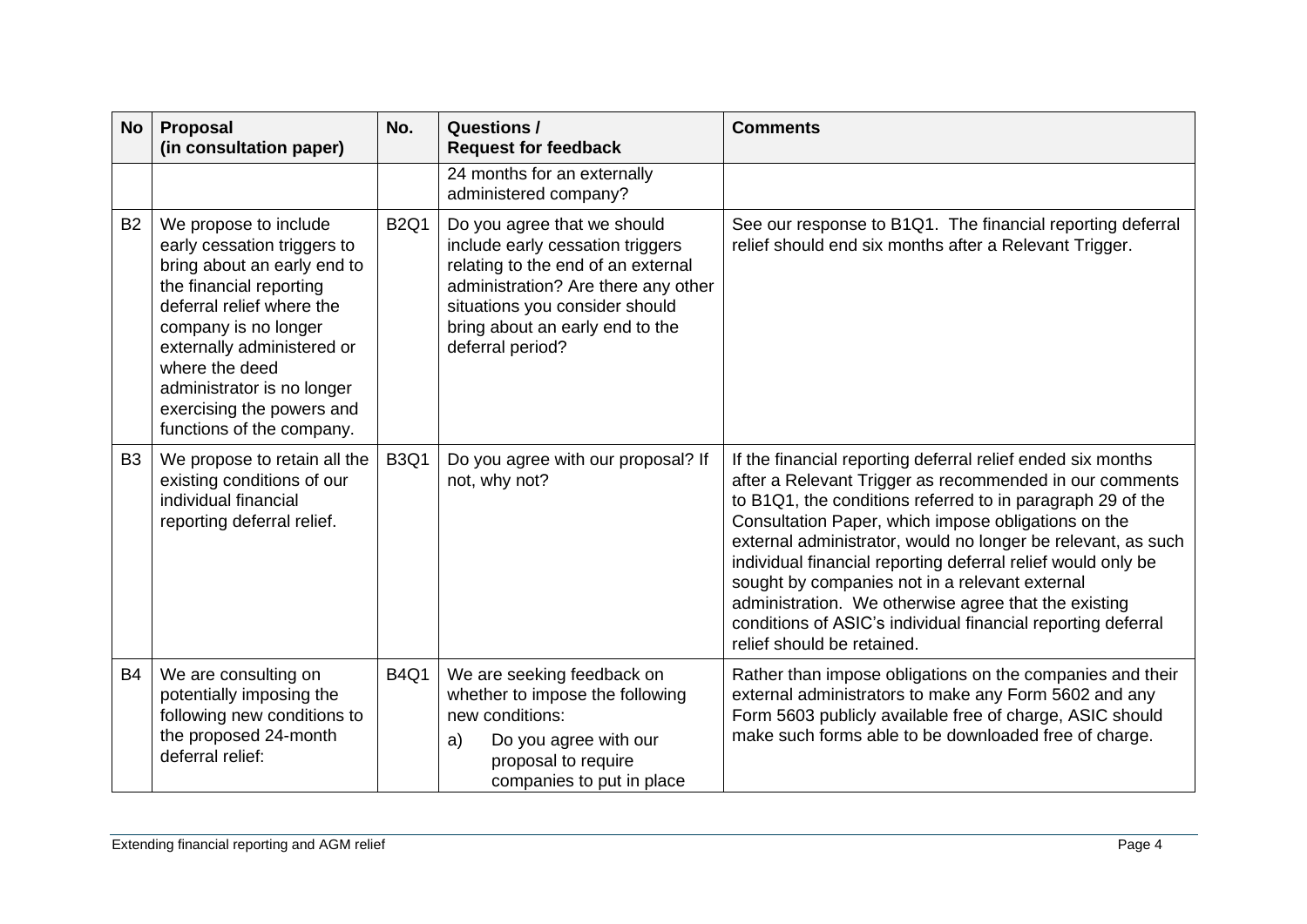| <b>No</b> | <b>Proposal</b><br>(in consultation paper)                                                                                                                                                                                                                                                                                                                                                  | No. | <b>Questions /</b><br><b>Request for feedback</b>                                                                                                                                                                                                                                                                                                                                                                                                                                                                                                                                                                               | <b>Comments</b>                                                                                                                                                                                                                                                                                                                                                                                                                                                                                                                                                                                                                                                                                                                                                                                                                                                                                                                                                                                                                                                                           |
|-----------|---------------------------------------------------------------------------------------------------------------------------------------------------------------------------------------------------------------------------------------------------------------------------------------------------------------------------------------------------------------------------------------------|-----|---------------------------------------------------------------------------------------------------------------------------------------------------------------------------------------------------------------------------------------------------------------------------------------------------------------------------------------------------------------------------------------------------------------------------------------------------------------------------------------------------------------------------------------------------------------------------------------------------------------------------------|-------------------------------------------------------------------------------------------------------------------------------------------------------------------------------------------------------------------------------------------------------------------------------------------------------------------------------------------------------------------------------------------------------------------------------------------------------------------------------------------------------------------------------------------------------------------------------------------------------------------------------------------------------------------------------------------------------------------------------------------------------------------------------------------------------------------------------------------------------------------------------------------------------------------------------------------------------------------------------------------------------------------------------------------------------------------------------------------|
|           | companies to put in<br>a)<br>place arrangements<br>to make any Form<br>5602 Annual<br>administration return<br>and any Form 5603<br>End of administration<br>return publicly<br>available and free of<br>charge; and<br>companies to<br>b)<br>provide management<br>accounts in relation<br>to each financial year<br>and half-year during<br>the proposed 24-<br>month deferral<br>period. |     | arrangements to make any<br>Form 5602 and any Form<br>5603 publicly available free<br>of charge? If not, why not?<br>Do you consider that we<br>b)<br>should require companies to<br>provide management<br>accounts to members?<br>If not, why not?<br>i.<br>ii.<br>What type of<br>management accounts<br>would external<br>administrators be<br>comfortable with<br>providing to members,<br>and why?<br>Please outline any<br>iii.<br>unintended<br>consequences as a<br>result of ASIC imposing<br>this requirement and the<br>appropriate strategies to<br>deal with each of the<br>identified unintended<br>consequences. | We do not consider that companies should be required to<br>provide management accounts to members. We consider<br>there will often be the following issues associated with<br>having to provide them -<br>Access to sufficient financial information to prepare<br>(a)<br>them. The books and records may not have been<br>properly kept and so there may not be sufficient<br>financial information to prepare management<br>accounts for the period before the external<br>administrator's appointment.<br>Who has to prepare these? The company's<br>(b)<br>finance team or the external administrators? If it is<br>the external administrators, do they have to<br>reconstruct financial information to prepare them?<br>This could be very time consuming and expensive.<br>What if there are not sufficient funds available to<br>(c)<br>cover the cost of preparing the management<br>accounts? External administrators should not have<br>to incur the costs associated with preparing<br>management accounts if there are insufficient<br>funds in the administration to do so. |
|           |                                                                                                                                                                                                                                                                                                                                                                                             |     | Do you consider that we should<br>impose any other additional<br>conditions during the deferral<br>period?                                                                                                                                                                                                                                                                                                                                                                                                                                                                                                                      | No, we do not.                                                                                                                                                                                                                                                                                                                                                                                                                                                                                                                                                                                                                                                                                                                                                                                                                                                                                                                                                                                                                                                                            |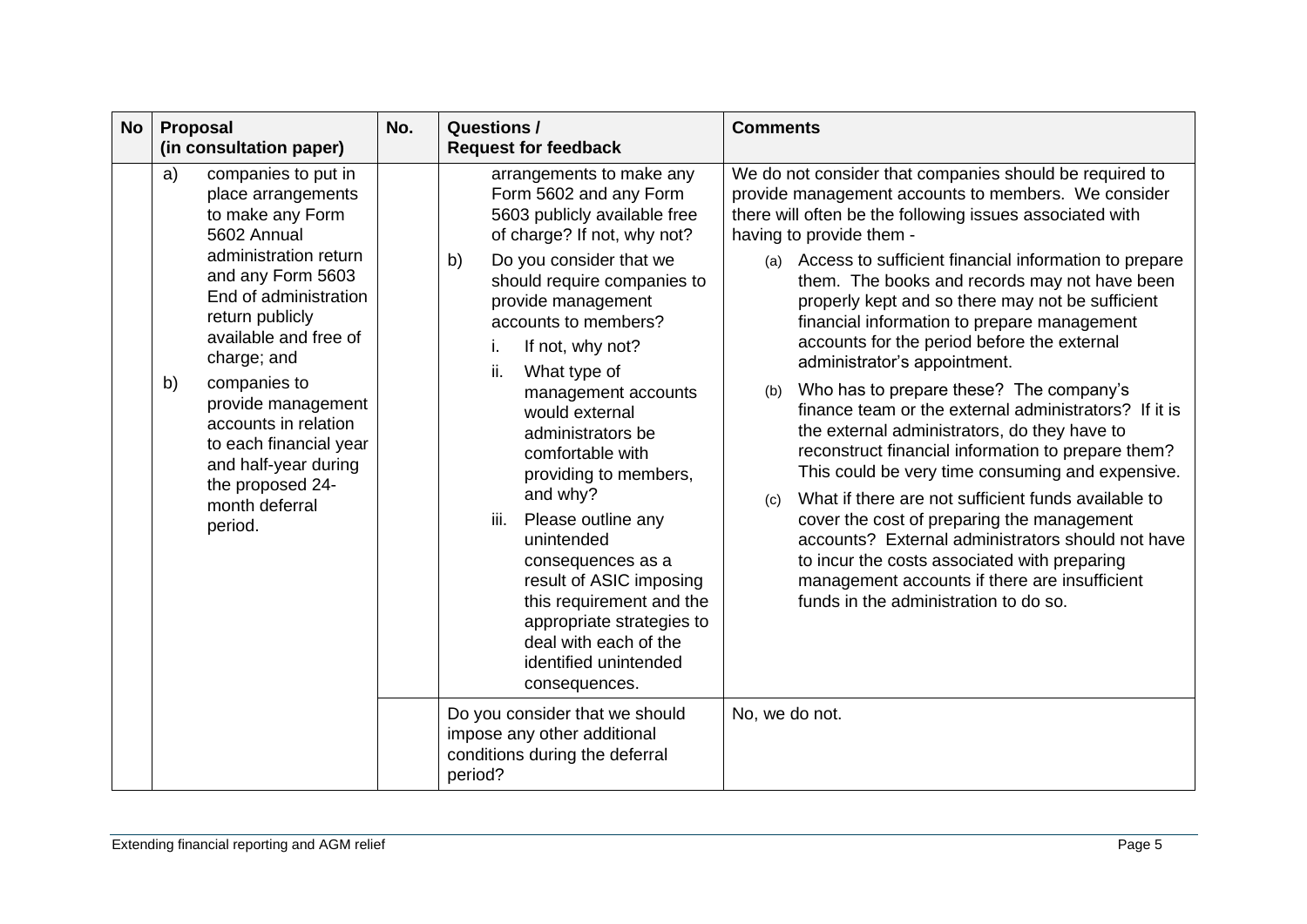| <b>No</b>      | Proposal<br>(in consultation paper)                                                                                                                                                                                                                                                                                                                                                     | No.         | <b>Questions /</b><br><b>Request for feedback</b>                                                                                                                                   | <b>Comments</b>                                                                                                                                                                                                                                                                                                                                                                                                                                                                                                                                                                                                                                                                                                                                                                                                                                                                        |
|----------------|-----------------------------------------------------------------------------------------------------------------------------------------------------------------------------------------------------------------------------------------------------------------------------------------------------------------------------------------------------------------------------------------|-------------|-------------------------------------------------------------------------------------------------------------------------------------------------------------------------------------|----------------------------------------------------------------------------------------------------------------------------------------------------------------------------------------------------------------------------------------------------------------------------------------------------------------------------------------------------------------------------------------------------------------------------------------------------------------------------------------------------------------------------------------------------------------------------------------------------------------------------------------------------------------------------------------------------------------------------------------------------------------------------------------------------------------------------------------------------------------------------------------|
| B <sub>5</sub> | We propose to include an<br>express exclusion power<br>for ASIC to exclude entities<br>from relying on the financial<br>reporting deferral relief in<br>certain circumstances. We<br>also propose to make our<br>exclusion decision<br>reviewable by the AAT. We<br>will update our guidance in<br>RG 174 to include<br>examples or scenarios of<br>when our power may be<br>exercised. | <b>B5Q1</b> | Do you agree with our proposal to<br>exclude certain entities from relying<br>on our financial reporting deferral<br>relief? If not, why not?                                       | Subject to being able to consider and comment on a draft of<br>the proposed updated RG 174, we agree conceptually with<br>the idea that ASIC should be able to exclude entities from<br>relying on the financial reporting deferral relief in certain<br>circumstances.                                                                                                                                                                                                                                                                                                                                                                                                                                                                                                                                                                                                                |
|                |                                                                                                                                                                                                                                                                                                                                                                                         | <b>B5Q2</b> | In what circumstances do you<br>consider that ASIC should exercise<br>the proposed power to exclude<br>certain entities from relying on our<br>financial reporting deferral relief? | While not able to pinpoint specific examples, conceivably,<br>financial reporting requirements may be relevant not just in<br>support of members' interests but those of other<br>stakeholders. For example, if an entity continues to operate<br>as trustee or responsible entity of a scheme during its<br>external administration, it is conceptually possible requiring<br>continued financial reporting might be appropriate.<br>However, we make the following observations:<br>(a) Reporting relief is generally appropriate because<br>the expending money on the protection of<br>members' interests is not a priority during an<br>external administration.<br>The prospect that members' interests might be<br>(b)<br>prejudiced by restructure transactions during an<br>external administration are already well addressed<br>by, for example, the requirement to show no |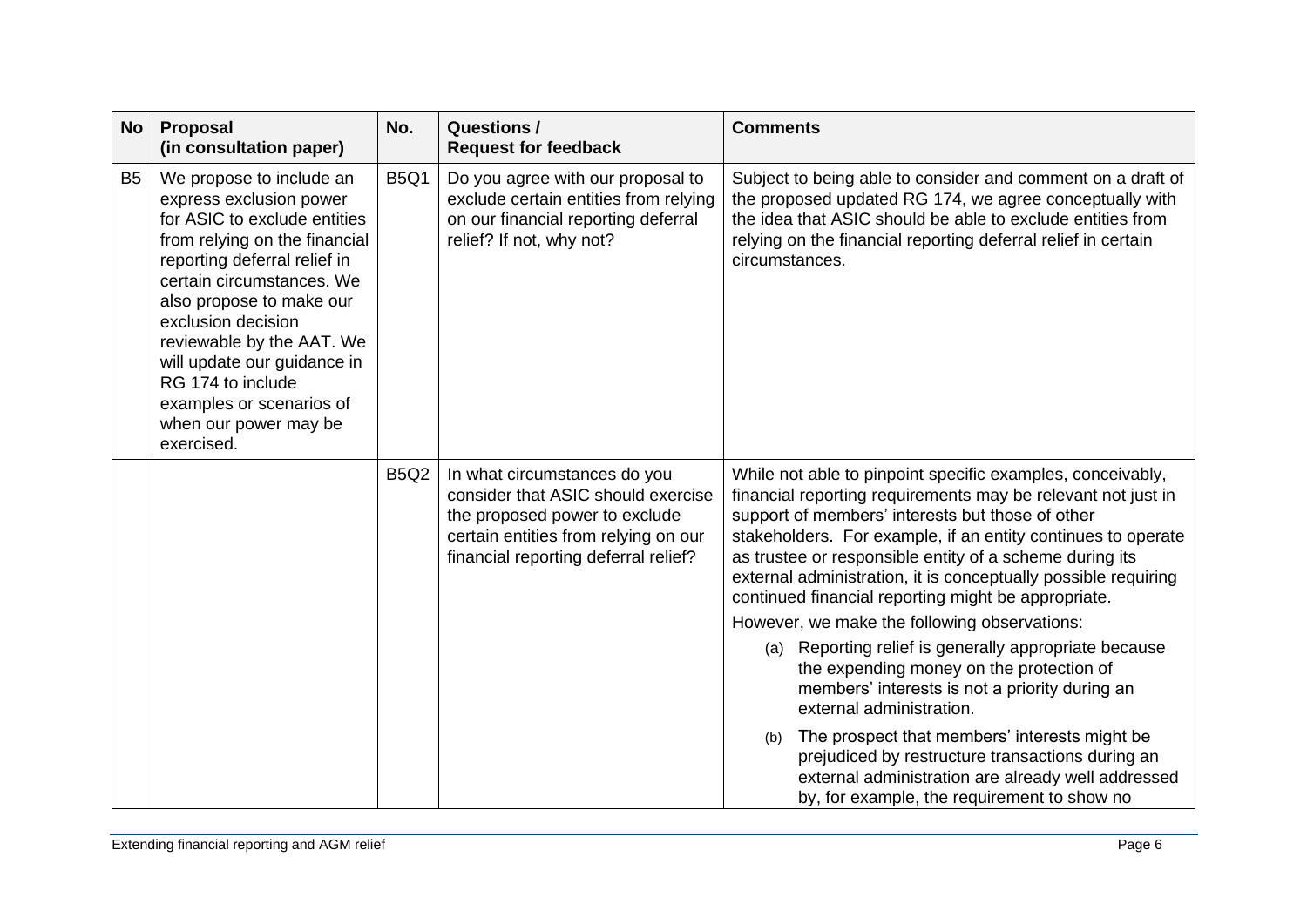| <b>No</b> | <b>Proposal</b><br>(in consultation paper)                                                                                                | No.         | <b>Questions /</b><br><b>Request for feedback</b>                                                                                                                         | <b>Comments</b>                                                                                                                                                                                                                                                                                                                                                                                                                                                                     |
|-----------|-------------------------------------------------------------------------------------------------------------------------------------------|-------------|---------------------------------------------------------------------------------------------------------------------------------------------------------------------------|-------------------------------------------------------------------------------------------------------------------------------------------------------------------------------------------------------------------------------------------------------------------------------------------------------------------------------------------------------------------------------------------------------------------------------------------------------------------------------------|
|           |                                                                                                                                           |             |                                                                                                                                                                           | prejudice under section 444GA, and requirements<br>for shareholder approval for capital raisings that<br>would result in material dilutions in listed entities.                                                                                                                                                                                                                                                                                                                     |
|           |                                                                                                                                           |             |                                                                                                                                                                           | Material dilution by way of a DOCA might be<br>(c)<br>possibly to the detriment of shareholder interests in<br>unlisted entities, though requiring financial<br>reporting or the calling of AGMs will not address<br>that risk.                                                                                                                                                                                                                                                     |
|           |                                                                                                                                           |             |                                                                                                                                                                           | Whether there are sufficient assets available to<br>(d)<br>cover the costs of meeting financial reporting<br>obligations should be a relevant factor in ASIC<br>exercising its power to exclude an entity from relief.<br>That is, external administrators should not have to<br>incur the costs of meeting financial reporting<br>obligations where there are insufficient assets in<br>the administration to cover the costs of doing so.                                         |
| <b>B6</b> | Other than as set out in<br>proposals B1-B5, we do<br>not propose to extend the<br>scope or availability of<br>financial reporting relief | <b>B6Q1</b> | Do you agree that the relief and<br>our guidance is operating<br>effectively? If not, please provide<br>details of any concerns or issues<br>that you have so that we may | We do not agree that the relief and ASIC's guidance is<br>operating effectively. The current six-month relief period is<br>not sufficient and so we applaud ASIC's suggestion that it<br>be extended.                                                                                                                                                                                                                                                                               |
|           | under ASIC Corporations<br>(Externally-Administered<br>Bodies) Instrument<br>2015/251.                                                    |             | consider addressing these when<br>updating our policy and guidance.                                                                                                       | We do not believe that an external administrator (and hence<br>creditors) should have to spend the cost (including the<br>substantial fee) of applying for individual financial reporting<br>deferral relief. If our recommendation in answer to B1Q1<br>was adopted, it would avoid an external administrator ever<br>having to make such an application. If ASIC maintains a<br>position where such applications are necessary, we believe<br>there should be no application fee. |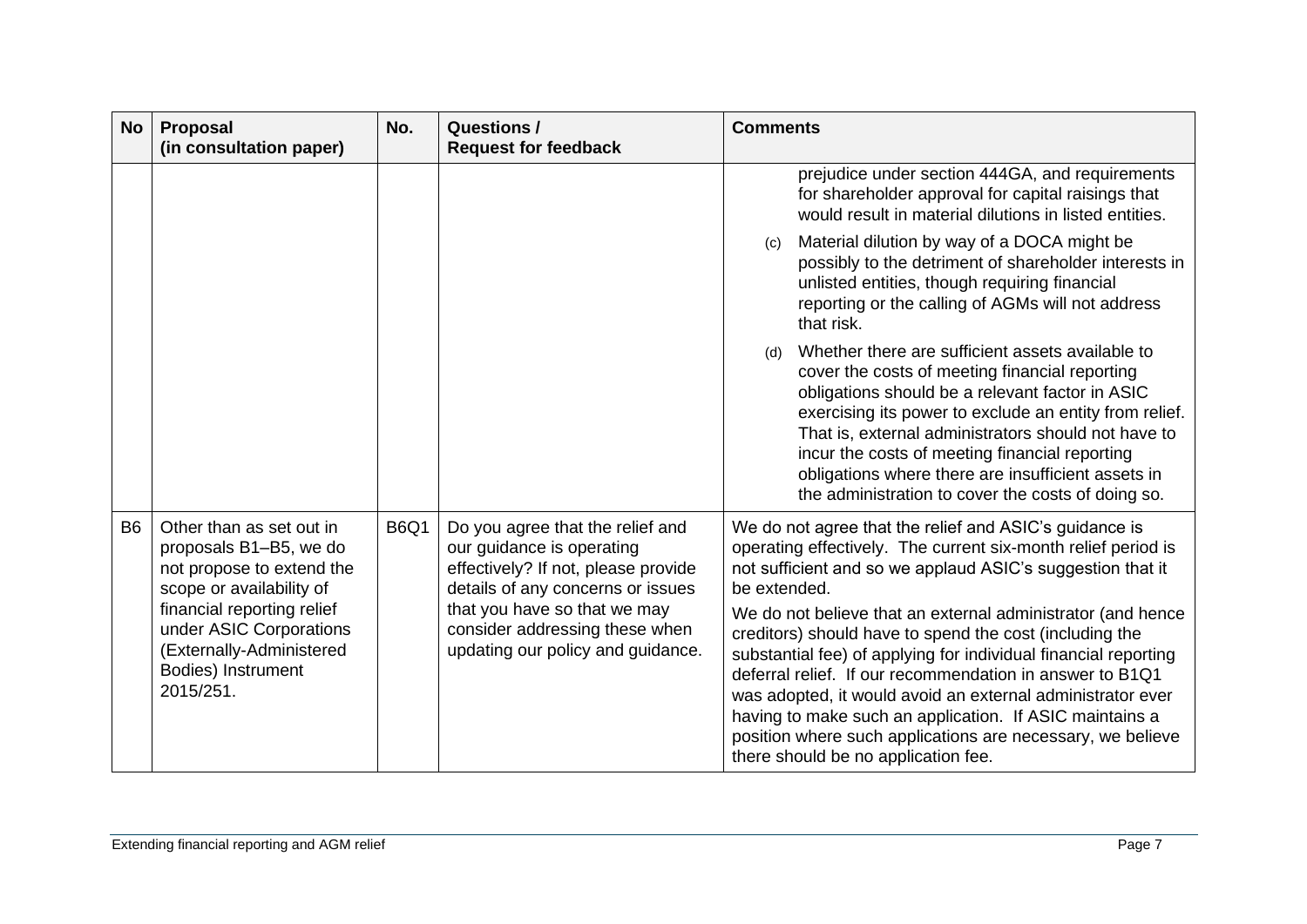| <b>No</b>      | Proposal<br>(in consultation paper)                                                                                                                                                                                                                                                                                                                                | No.  | <b>Questions /</b><br><b>Request for feedback</b>                                                                                                                                                                                     | <b>Comments</b>                      |
|----------------|--------------------------------------------------------------------------------------------------------------------------------------------------------------------------------------------------------------------------------------------------------------------------------------------------------------------------------------------------------------------|------|---------------------------------------------------------------------------------------------------------------------------------------------------------------------------------------------------------------------------------------|--------------------------------------|
| C <sub>1</sub> | We propose to amend<br><b>ASIC Corporations</b><br>(Externally-Administered<br>Bodies) Instrument<br>2015/251 to give public<br>companies with a relevant<br>external administrator<br>appointed an extension of<br>time to hold its AGM. We<br>propose to defer AGM<br>obligations until two<br>months after their reporting<br>deferral relief expires.          | C1Q1 | Do you agree with our proposal to<br>extend the period of time by which<br>a public company under relevant<br>administration must hold an AGM<br>until two months after the reporting<br>deferral relief expires? If not, why<br>not? | Yes, we agree with this proposal.    |
| C <sub>2</sub> | We propose to impose<br>conditions on the relief,<br>including that:<br>a notice of the<br>a)<br>intention to rely on<br>the AGM relief must<br>be given to the<br>market operator(s)<br>where the public<br>company is listed<br>and must be placed<br>on the website of the<br>company and/or<br>external<br>administrator<br>whether listed or<br>unlisted; and | C2Q1 | Do you agree with the conditions<br>proposed? If not, why not? Should<br>any other conditions be imposed?                                                                                                                             | Yes, we agree with these conditions. |